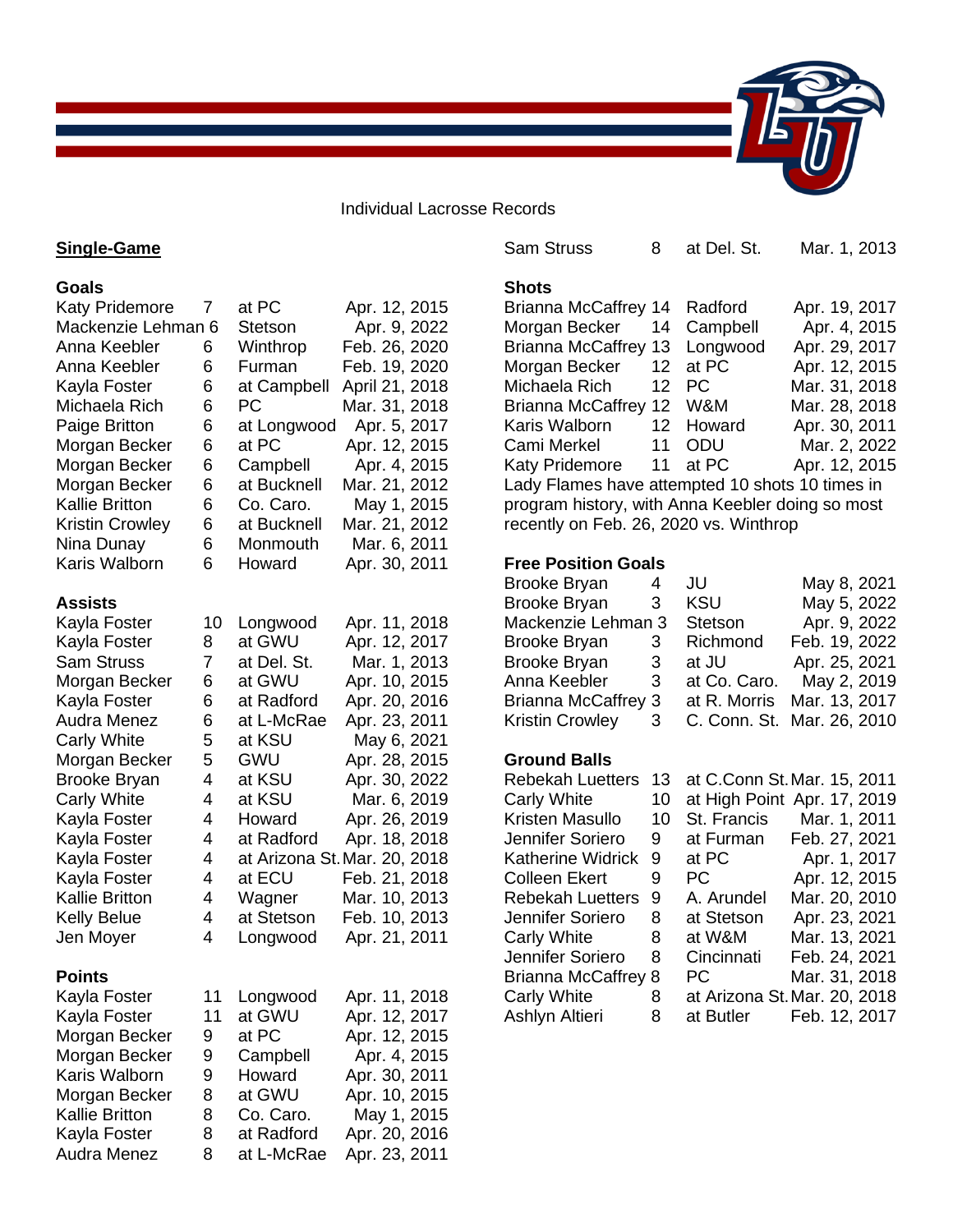## **Draw Controls**

| Morgan Learn                                       | 13 | Winthrop       | Feb. 26, 2020             |  |  |
|----------------------------------------------------|----|----------------|---------------------------|--|--|
| Hope Flack                                         | 12 | Howard         | Apr. 26, 2019             |  |  |
| Morgan Becker                                      | 12 | Winthrop       | Apr. 25, 2014             |  |  |
| Kacie Fogle                                        | 11 | РC             | May 5, 2012               |  |  |
| Mackenzie Lehman 10                                |    | at Vanderbilt  | Feb. 12, 2022             |  |  |
| <b>Brianna McCaffrey 10</b>                        |    | at GWU         | Apr. 12, 2017             |  |  |
| Carly White                                        | 10 | at Oregon      | Feb. 8, 2020              |  |  |
| Mackenzie Lehman 9                                 |    | <b>Stetson</b> | Apr. 9, 2022              |  |  |
| Lizzy Ferguson                                     | 9  |                | at UC Davis Mar. 11, 2022 |  |  |
| Lizzy Ferguson                                     | 9  | JU             | May 8, 2021               |  |  |
| Kayla Foster                                       | 9  | at High Point  | May 5, 2017               |  |  |
| Kacie Fogle                                        | 9  | PC.            | Apr. 15, 2012             |  |  |
| Lady Flames have won eight draw controls 17        |    |                |                           |  |  |
| times, with Mia Toscano doing so most recently vs. |    |                |                           |  |  |
| Kennesaw State on May 5, 2022                      |    |                |                           |  |  |

#### **Caused Turnovers**

| <b>Brianna McCaffrey 7</b>                       |   | ODU            | Mar. 22, 2019 |  |  |
|--------------------------------------------------|---|----------------|---------------|--|--|
| <b>Colleen Ekert</b>                             | 7 | PС             | Apr. 12, 2015 |  |  |
| Alexa Evernham                                   | 6 | <b>Stetson</b> | Apr. 9, 2022  |  |  |
| Mikayla Coghill                                  | 6 | Florida        | Mar. 9, 2022  |  |  |
| Jennifer Soriero                                 | 6 | Cincinnati     | Feb. 24, 2021 |  |  |
| Sarah Steenson                                   | 6 | R. Morris      | Mar. 5, 2020  |  |  |
| Brianna McCaffrey 6                              |   | at JU          | Apr. 14, 2019 |  |  |
| Brianna McCaffrey 6                              |   | at R. Morris   | Feb. 27, 2019 |  |  |
| Lindsey McNamara 6                               |   | Winthrop       | Apr. 14, 2018 |  |  |
| Brianna McCaffrey 6                              |   | at SDSU        | Mar. 23, 2018 |  |  |
| Victoria Tickle                                  | 6 | Radford        | Apr. 19, 2017 |  |  |
| <b>Hilary Baker</b>                              | 6 | at PC          | Apr. 17, 2010 |  |  |
| Lady Flames have generated five caused turnovers |   |                |               |  |  |
| 13 times, with Alexa Evernham doing so most      |   |                |               |  |  |

recently vs. Florida on March 9, 2022

## **Saves**

| Juliann Elmer           | 23  | Vanderbilt  | Feb. 15, 2015               |
|-------------------------|-----|-------------|-----------------------------|
| Kristen Masullo         | 19  | at LIU      | Mar. 8, 2012                |
| Kristen Masullo         | 19  |             | at C.Conn St. Mar. 15, 2011 |
| Kristen Masullo         | 18  | St. Francis | Mar. 1, 2011                |
| Juliann Elmer           | 17  | at SDSU     | Mar. 13, 2015               |
| Kristen Masullo         | 17  | ODU         | Mar. 9, 2014                |
| Kristen Masullo         | 16  | Co. Caro.   | Apr. 13, 2014               |
| Kristen Masullo         | 16. | at Bucknell | Mar. 21, 2012               |
| <b>Rebekah Luetters</b> | 16. | at Iona     | Mar. 28, 2010               |
| Jennifer Soriero        | 15  | JU          | May 7, 2022                 |
| Jennifer Soriero        | 15  | Va. Tech    | Feb. 12, 2021               |
| Juliann Elmer           | 15  |             | G. Washington Feb. 23, 2015 |
| Juliann Elmer           | 15  | Richmond    | Feb. 28, 2015               |
|                         |     |             |                             |

# **Single-Season**

| Goals<br><b>Katy Pridemore</b><br><b>Brooke Bryan</b><br>Jordan Baerga<br><b>Sam Struss</b><br>Mackenzie Lehman<br><b>Brianna McCaffrey</b><br><b>Brianna McCaffrey</b><br><b>Kristin Crowley</b><br>Karis Walborn<br>Jenna Joyal                 | 52<br>50<br>41<br>41<br>40<br>40<br>40<br>40<br>40<br>39          | 2015<br>2021<br>2022<br>2014<br>2022<br>2018<br>2017<br>2012<br>2011<br>2019         |
|---------------------------------------------------------------------------------------------------------------------------------------------------------------------------------------------------------------------------------------------------|-------------------------------------------------------------------|--------------------------------------------------------------------------------------|
| <b>Assists</b><br>Kayla Foster<br>Kayla Foster<br>Morgan Becker<br>Kayla Foster<br>Kayla Foster<br><b>Carly White</b><br><b>Sam Struss</b><br><b>Sam Struss</b><br><b>Carly White</b><br>Jordan Sheive<br><b>Kallie Britton</b>                   | 38<br>33<br>33<br>29<br>29<br>24<br>21<br>20<br>18<br>17<br>17    | 2018<br>2017<br>2015<br>2019<br>2016<br>2019<br>2013<br>2015<br>2017<br>2022<br>2014 |
| <b>Points</b><br>Morgan Becker<br>Katy Pridemore<br>Kayla Foster<br>Kayla Foster<br><b>Carly White</b><br>Kayla Foster<br><b>Sam Struss</b><br>Jordan Baerga<br><b>Brooke Bryan</b><br>Mackenzie Lehman                                           | 70<br>68<br>65<br>65<br>61<br>59<br>56<br>55<br>55<br>53          | 2015<br>2015<br>2018<br>2017<br>2019<br>2019<br>2015<br>2022<br>2021<br>2022         |
| <b>Shots</b><br><b>Brianna McCaffrey</b><br><b>Brianna McCaffrey</b><br><b>Katy Pridemore</b><br>Kayla Foster<br><b>Brooke Bryan</b><br>Michaela Rich<br>Jordan Baerga<br>Jenna Joyal<br><b>Brianna McCaffrey</b><br>Anna Keebler<br>Kayla Foster | 123<br>113<br>113<br>95<br>93<br>90<br>88<br>88<br>88<br>88<br>88 | 2017<br>2018<br>2015<br>2018<br>2022<br>2018<br>2022<br>2019<br>2019<br>2019<br>2017 |
| <b>Ground Balls</b><br>Jennifer Soriero<br><b>Carly White</b><br><b>Brianna McCaffrey</b>                                                                                                                                                         | 66<br>62<br>53                                                    | 2021<br>2019<br>2018                                                                 |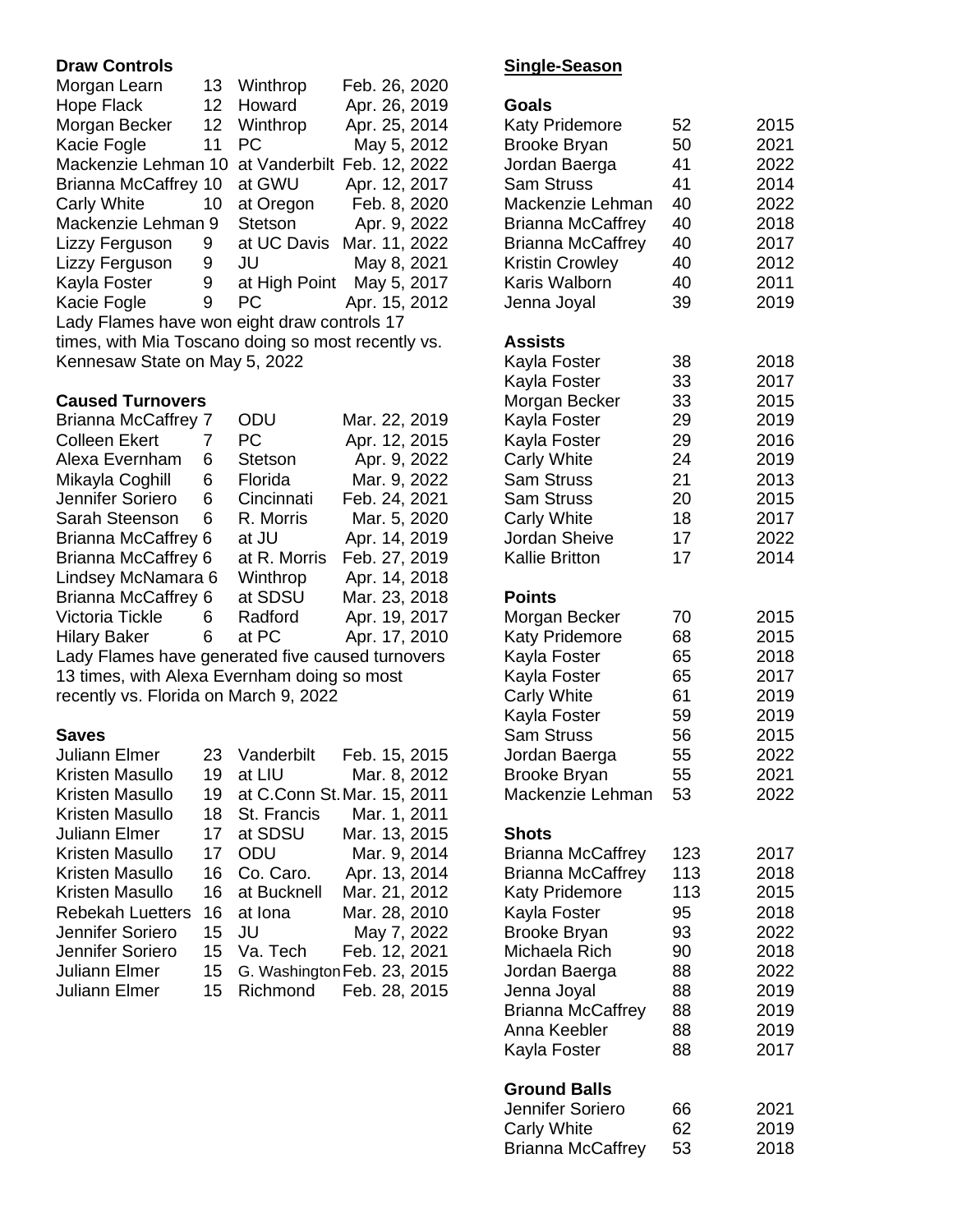| Victoria Tickle            | 53  | 2017 | Save Percentage (min. 20 saves) |         |      |
|----------------------------|-----|------|---------------------------------|---------|------|
| Juliann Elmer              | 52  | 2015 | <b>Katherine Widrick</b>        | .519    | 2018 |
| Jen Freymond               | 52  | 2012 | Kristen Masullo                 | .473    | 2011 |
| Jen Freymond               | 51  | 2013 | <b>Katherine Widrick</b>        | .458    | 2019 |
| <b>Brianna McCaffrey</b>   | 51  | 2019 | Kristen Masullo                 | .449    | 2013 |
| <b>Rebekah Luetters</b>    | 49  | 2010 | Juliann Elmer                   | .448    | 2015 |
| <b>Katherine Widrick</b>   | 48  | 2019 | Katherine Widrick               | .430    | 2016 |
|                            |     |      | Kristen Masullo                 | .419    | 2014 |
| <b>Draw Controls</b>       |     |      | <b>Aubrie Tarris</b>            | .414    | 2018 |
| Hope Flack                 | 79  | 2019 | Kristen Masullo                 | .412    | 2012 |
|                            | 79  | 2019 | Jennifer Soriero                | .385    | 2021 |
| <b>Carly White</b>         | 79  | 2014 |                                 |         |      |
| Morgan Becker              |     |      |                                 |         |      |
| <b>Brianna McCaffrey</b>   | 77  | 2017 | <b>Goals Against Average</b>    |         |      |
| Kayla Foster               | 72  | 2018 | <b>Katherine Widrick</b>        | 8.29    | 2018 |
| <b>Brianna McCaffrey</b>   | 63  | 2018 | <b>Katherine Widrick</b>        | 9.43    | 2019 |
| Lizzy Ferguson             | 62  | 2022 | Kristen Masullo                 | 10.78   | 2013 |
| <b>Carly White</b>         | 62  | 2018 | Jennifer Soriero                | 11.69   | 2022 |
| Mackenzie Lehman           | 59  | 2022 | <b>Aubrie Tarris</b>            | 11.75   | 2016 |
| Kacie Fogle                | 54  | 2012 | <b>Aubrie Tarris</b>            | 12.10   | 2018 |
|                            |     |      | Jennifer Soriero                | 12.18   | 2021 |
| <b>Free Position Goals</b> |     |      | Juliann Elmer                   | 12.99   | 2015 |
| <b>Brooke Bryan</b>        | 21  | 2021 | <b>Katherine Widrick</b>        | 13.61   | 2016 |
| <b>Brooke Bryan</b>        | 15  | 2022 | <b>Katherine Widrick</b>        | 13.66   | 2017 |
| <b>Carly White</b>         | 13  | 2019 |                                 |         |      |
| <b>Sam Struss</b>          | 13  | 2014 | <b>Games Played</b>             |         |      |
| <b>Brianna McCaffrey</b>   | 10  | 2018 | 10 tied with                    | 20      | 2015 |
| Hannah Quast               | 10  | 2018 | 10 tied with                    | 19      | 2022 |
| <b>Kallie Britton</b>      | 8   | 2016 | 10 tied with                    | 19      | 2021 |
| <b>Katy Pridemore</b>      | 8   | 2015 | 10 tied with                    | 19      | 2019 |
| <b>Kristin Crowley</b>     | 8   | 2012 | 13 tied with                    | 19      | 2017 |
|                            | 8   | 2010 | Michaela Rich                   | 19      | 2015 |
| <b>Kristin Crowley</b>     |     |      |                                 |         |      |
|                            |     |      | 12 tied with                    | 18      | 2018 |
| <b>Caused Turnovers</b>    |     |      | Nina Dunay                      | 18      | 2015 |
| <b>Brianna McCaffrey</b>   | 56  | 2019 | 14 tied with                    | 18      | 2013 |
| <b>Brianna McCaffrey</b>   | 49  | 2018 | 10 tied with                    | 18      | 2011 |
| Colleen Ekert              | 37  | 2016 | 9 tied with                     | 18      | 2014 |
| Sarah Steenson             | 36  | 2021 | 7 tied with                     | 18      | 2016 |
| <b>Hannah Quast</b>        | 33  | 2022 |                                 |         |      |
| Sarah Steenson             | 33  | 2019 | <b>Games Started</b>            |         |      |
| Alexa Evernham             | 32  | 2022 | 6 tied with                     | 20      | 2015 |
| <b>Colleen Ekert</b>       | 32  | 2015 | 6 tied with                     | 19      | 2022 |
| Lindsey McNamara           | 30  | 2018 | 4 tied with                     | 19      | 2021 |
| Jen Freymond               | 30  | 2012 | 7 tied with                     | 19      | 2019 |
|                            |     |      | 5 tied with                     | 19      | 2017 |
| <b>Saves</b>               |     |      | 8 tied with                     | 18      | 2018 |
| Juliann Elmer              | 210 | 2015 | Nina Dunay                      | 18      | 2015 |
| Kristen Masullo            | 186 | 2011 | 9 tied with                     | 18      | 2013 |
| Kristen Masullo            | 179 | 2012 | 6 tied with                     | 18      | 2014 |
| Kristen Masullo            | 168 | 2014 | 5 tied with                     | 18      | 2011 |
| <b>Katherine Widrick</b>   | 142 | 2019 | 3 tied with                     | 18      | 2016 |
| Kristen Masullo            | 142 | 2013 |                                 |         |      |
| Jennifer Soriero           | 141 | 2021 |                                 |         |      |
|                            |     |      | <b>Career</b>                   |         |      |
| <b>Rebekah Luetters</b>    | 124 | 2010 |                                 |         |      |
| Jennifer Soriero           | 118 | 2022 | <b>Goals</b>                    |         |      |
| <b>Katherine Widrick</b>   | 105 | 2017 | <b>Brianna McCaffrey</b>        | 2016-19 | 128  |
|                            |     |      | Nina Dunay                      | 2011-15 | 128  |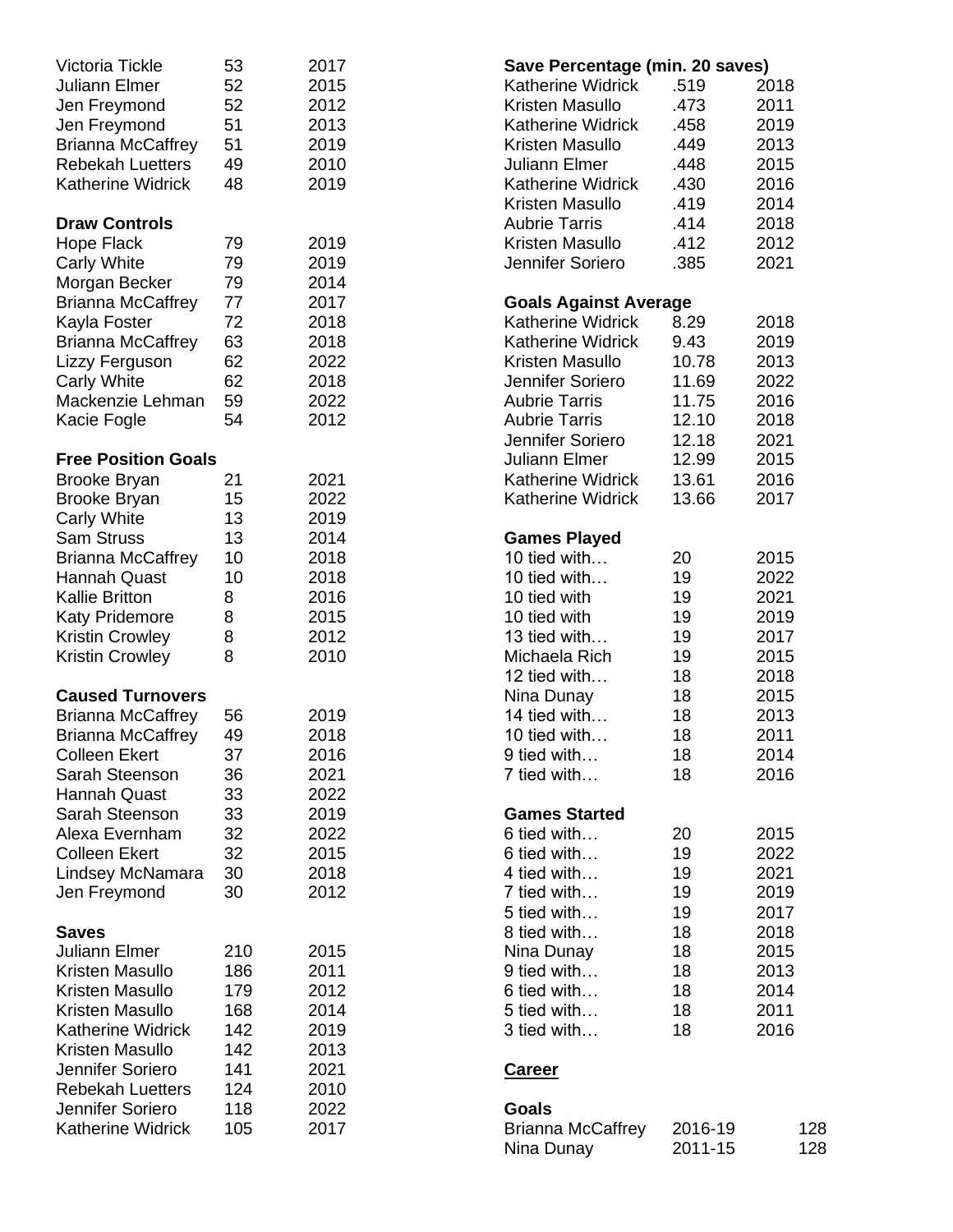| Morgan Becker            | 2012-15 | 127 | <b>Courtney Brown</b>      | 2014-17      | 119  |
|--------------------------|---------|-----|----------------------------|--------------|------|
| <b>Carly White</b>       | 2017-21 | 113 |                            |              |      |
| Kayla Foster             | 2016-19 | 111 | <b>Draw Controls</b>       |              |      |
| <b>Sam Struss</b>        | 2012-15 | 108 | <b>Brianna McCaffrey</b>   | 2016-19      | 233  |
| Michaela Rich            | 2014-18 | 106 | <b>Carly White</b>         | 2017-21      | 224  |
| <b>Kallie Britton</b>    | 2013-16 | 106 | Morgan Becker              | 2012-15      | 168  |
| <b>Kristin Crowley</b>   | 2010-12 | 98  | Mia Toscano                | 2018-22      | 155  |
| <b>Brooke Bryan</b>      | 2018-22 | 94  | Jen Moyer                  | 2011-14      | 128  |
|                          |         |     | Nina Dunay                 | 2011-15      | 122  |
| <b>Assists</b>           |         |     | <b>Mackenzie Lehman</b>    | 2021-present | 112  |
| Kayla Foster             | 2016-19 | 129 | <b>Lizzy Ferguson</b>      | 2019-present | 106  |
| <b>Carly White</b>       | 2017-21 | 77  | Kayla Foster               | 2016-19      | 98   |
| Morgan Becker            | 2012-15 | 60  | Jen Freymond               | 2011-13      | 85   |
| <b>Kallie Britton</b>    | 2013-16 | 60  |                            |              |      |
| <b>Sam Struss</b>        | 2012-15 | 55  | <b>Free-Position Goals</b> |              |      |
| Mia Toscano              | 2018-22 | 48  | <b>Brooke Bryan</b>        | 2018-22      | 40   |
| Nina Dunay               | 2011-15 | 47  | Carly White                | 2017-21      | 28   |
| Jenna Joyal              | 2017-20 | 41  | <b>Sam Struss</b>          | 2012-15      | 28   |
| Michaela Rich            | 2014-18 | 35  | <b>Brianna McCaffrey</b>   | 2016-19      | 23   |
| Leah Ruby                | 2019-22 | 32  | <b>Kristin Crowley</b>     | 2010-12      | 23   |
|                          |         |     | <b>Kallie Britton</b>      | 2013-16      | 21   |
| <b>Points</b>            |         |     | Nina Dunay                 | 2011-15      | 20   |
|                          | 2016-19 | 240 |                            |              | 19   |
| Kayla Foster             | 2017-21 | 190 | Kayla Foster               | 2016-19      |      |
| <b>Carly White</b>       |         |     | Morgan Becker              | 2011-15      | 19   |
| Morgan Becker            | 2012-15 | 187 | Mia Toscano                | 2018-22      | 17   |
| Nina Dunay               | 2011-15 | 175 | <b>Grace Fletcher</b>      | 2017-21      | 17   |
| <b>Kallie Britton</b>    | 2013-16 | 166 |                            |              |      |
| <b>Sam Struss</b>        | 2012-15 | 163 | <b>Caused Turnovers</b>    |              |      |
| <b>Brianna McCaffrey</b> | 2016-19 | 151 | <b>Brianna McCaffrey</b>   | 2016-19      | 147  |
| Mia Toscano              | 2018-22 | 131 | Carly White                | 2017-21      | 108  |
| Michaela Rich            | 2014-18 | 141 | Sarah Steenson             | 2017-21      | 104  |
| Jenna Joyal              | 2017-20 | 123 | Mia Toscano                | 2018-22      | 91   |
|                          |         |     | Lindsey McNamara           | 2015-18      | 83   |
| <b>Shots</b>             |         |     | Nina Dunay                 | 2011-15      | 80   |
| <b>Brianna McCaffrey</b> | 2016-19 | 361 | Hannah Quast               | 2017-22      | 76   |
| Kayla Foster             | 2016-19 | 316 | Jen Freymond               | 2011-13      | 76   |
| Nina Dunay               | 2011-15 | 279 | <b>Colleen Ekert</b>       | 2014-16      | 69   |
| <b>Carly White</b>       | 2017-21 | 245 | <b>Kallie Britton</b>      | 2013-16      | 61   |
| Morgan Becker            | 2012-15 | 256 |                            |              |      |
| Michaela Rich            | 2014-18 | 234 | <b>Saves</b>               |              |      |
| <b>Sam Struss</b>        | 2012-15 | 232 | <b>Kristen Masullo</b>     | 2011-14      | 675  |
| <b>Kallie Britton</b>    | 2013-16 | 217 | <b>Katherine Widrick</b>   | 2016-19      | 437  |
| Mia Toscano              | 2018-22 | 212 | Jennifer Soriero           | 2019-22      | 285  |
| <b>Brooke Bryan</b>      | 2018-22 | 195 | <b>Juliann Elmer</b>       | 2013-15      | 224  |
|                          |         |     | <b>Aubrie Tarris</b>       | 2016-20      | 175  |
| <b>Ground Balls</b>      |         |     | <b>Rebekah Luetters</b>    | 2010         | 124  |
| <b>Carly White</b>       | 2017-21 | 203 | <b>Kristin Boland</b>      | 2012-16      | 39   |
| <b>Brianna McCaffrey</b> | 2016-19 | 164 | <b>Blaire Barnhart</b>     | 2011         | 27   |
| <b>Chloe McIntosh</b>    | 2010-13 | 155 | <b>Mara Tellers</b>        | 2022-present | 13   |
| Katherine Widrick        | 2016-19 | 152 | Emma Kendrick              | 2020-21      | 8    |
| Mia Toscano              | 2018-22 | 142 |                            |              |      |
| Jen Freymond             | 2011-13 | 141 | <b>Save Percentage</b>     |              |      |
| <b>Kallie Britton</b>    | 2013-16 | 121 | <b>Juliann Elmer</b>       | 2013-15      | .448 |
| Jen Moyer                | 2011-14 | 121 | <b>Katherine Widrick</b>   | 2016-19      | .441 |
| Jennifer Soriero         | 2019-22 | 120 | Kristen Masullo            | 2011-14      | .437 |
|                          |         |     | <b>Mara Tellers</b>        | 2022-present | .382 |